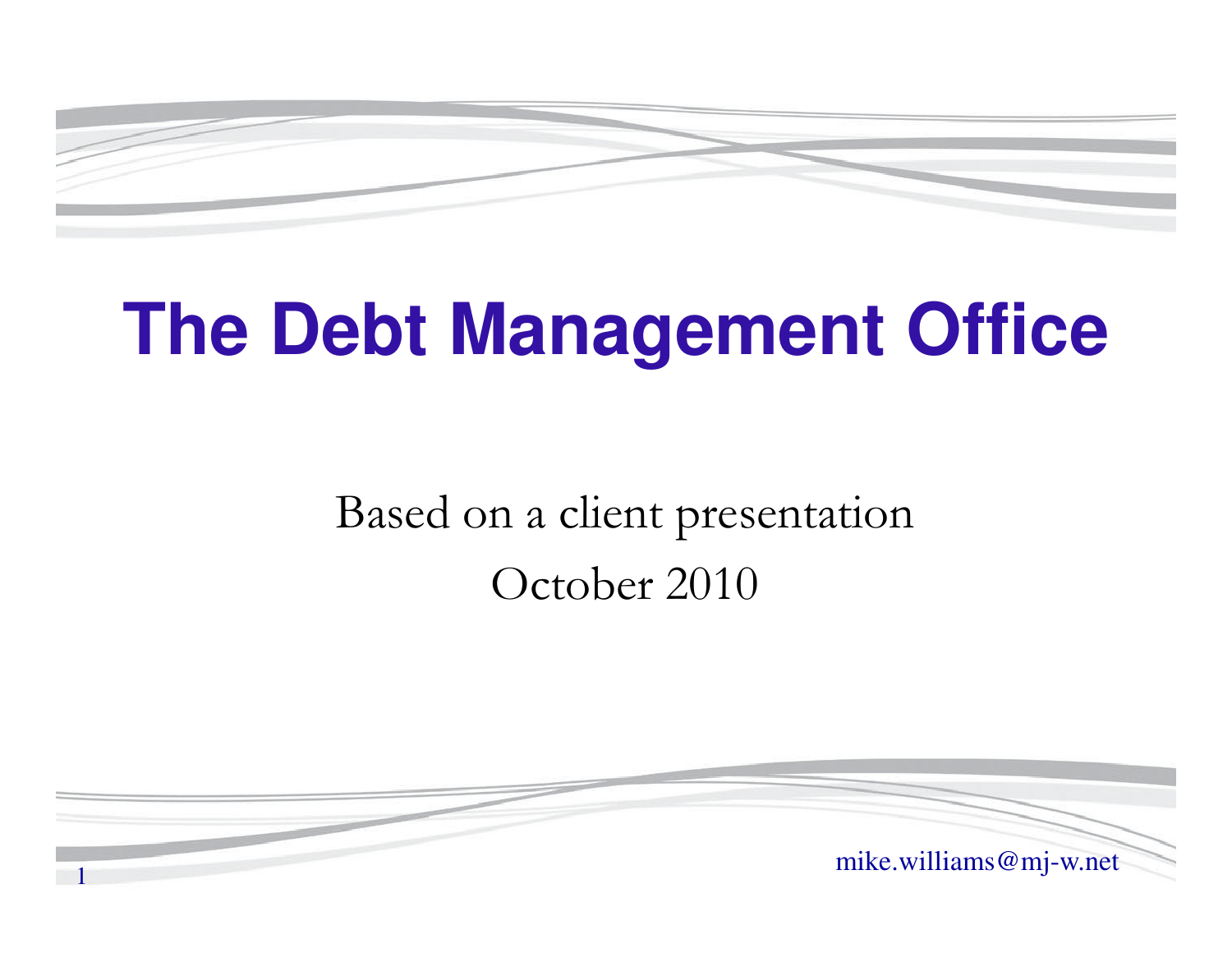## **Outline**

- The Debt Management Office
	- $\mathcal{L}_{\mathcal{A}}$ Different institutional arrangements
	- **Holland Committee Committee** Internal organisation and operation
- Building a DMO
	- $\mathcal{L}_{\mathcal{A}}$ What should happen; and what goes wrong

*[for wider Governance Framework, see separate presentation]*

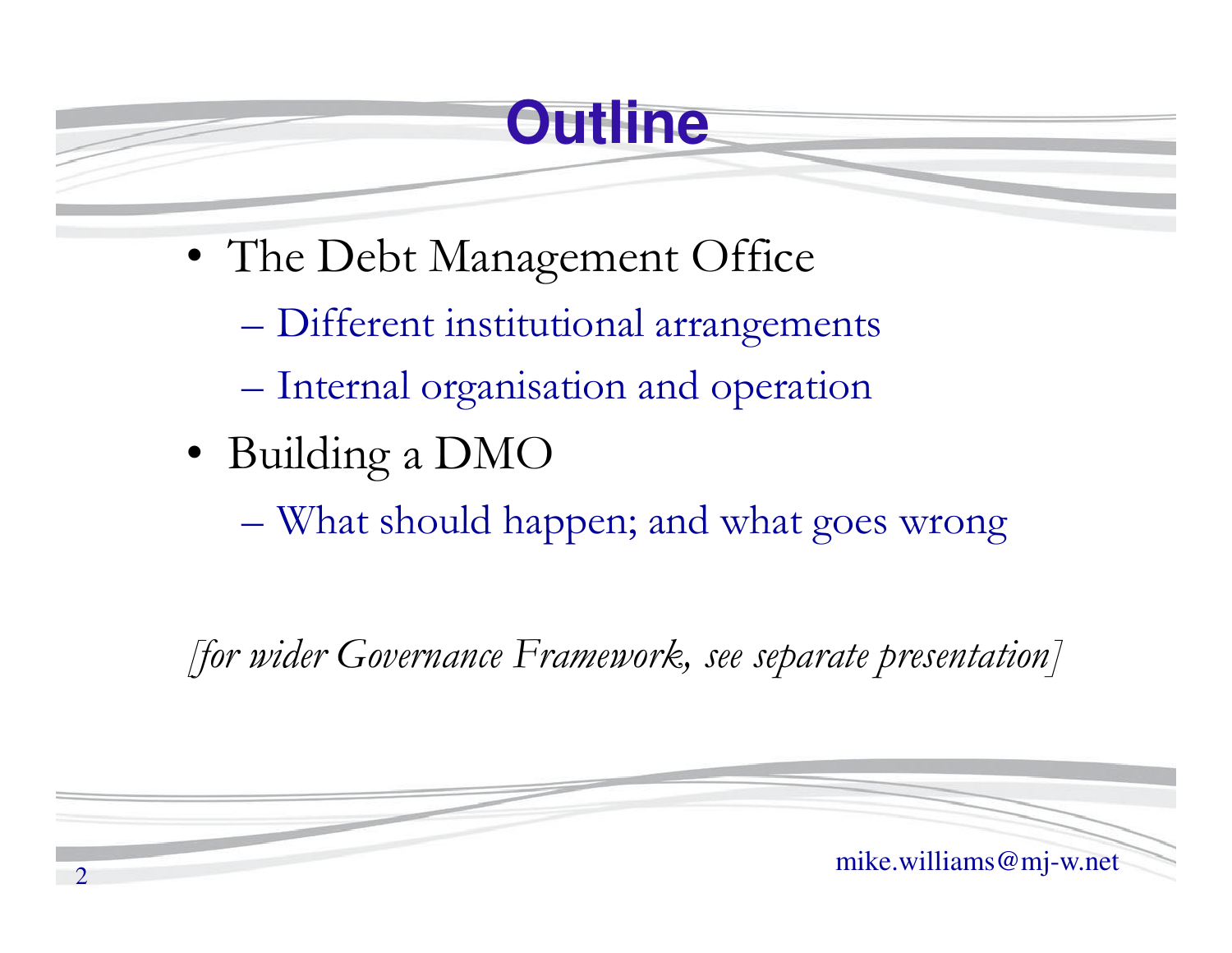

# **The Debt Management Office**

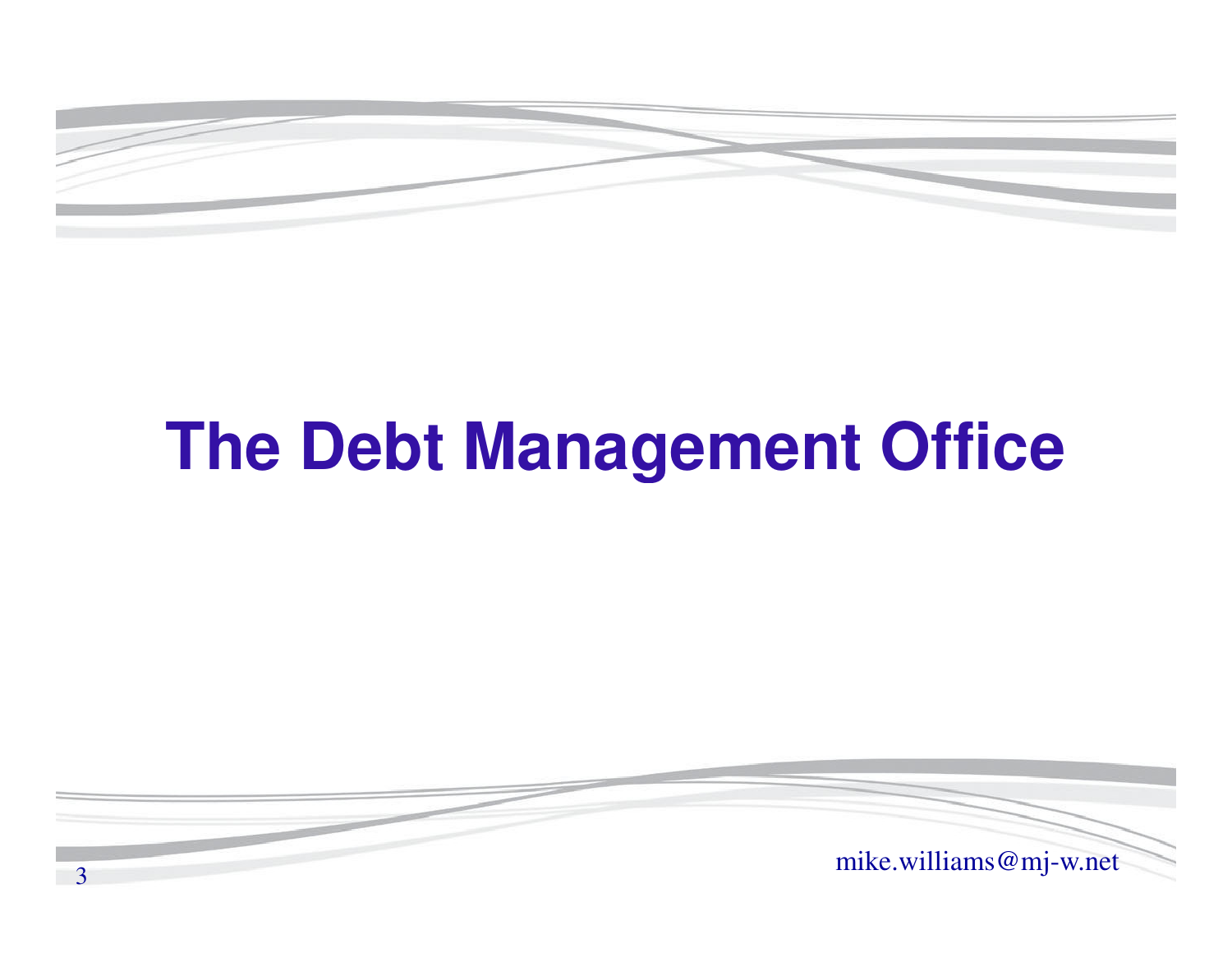# **Why Create a**

# **Debt Management Office?**

- Clarity and transparency
	- –Internally, with focus on the debt management task
	- – Externally, in the perception of the markets in relation to objectives and intent
	- Linked with accountability and governance
- Improving capacity, efficiency and effectiveness
	- $\mathcal{L}_{\mathcal{A}}$ Getting decisions right

4

- Emphasis on portfolio risk management
- Expertise, professionalism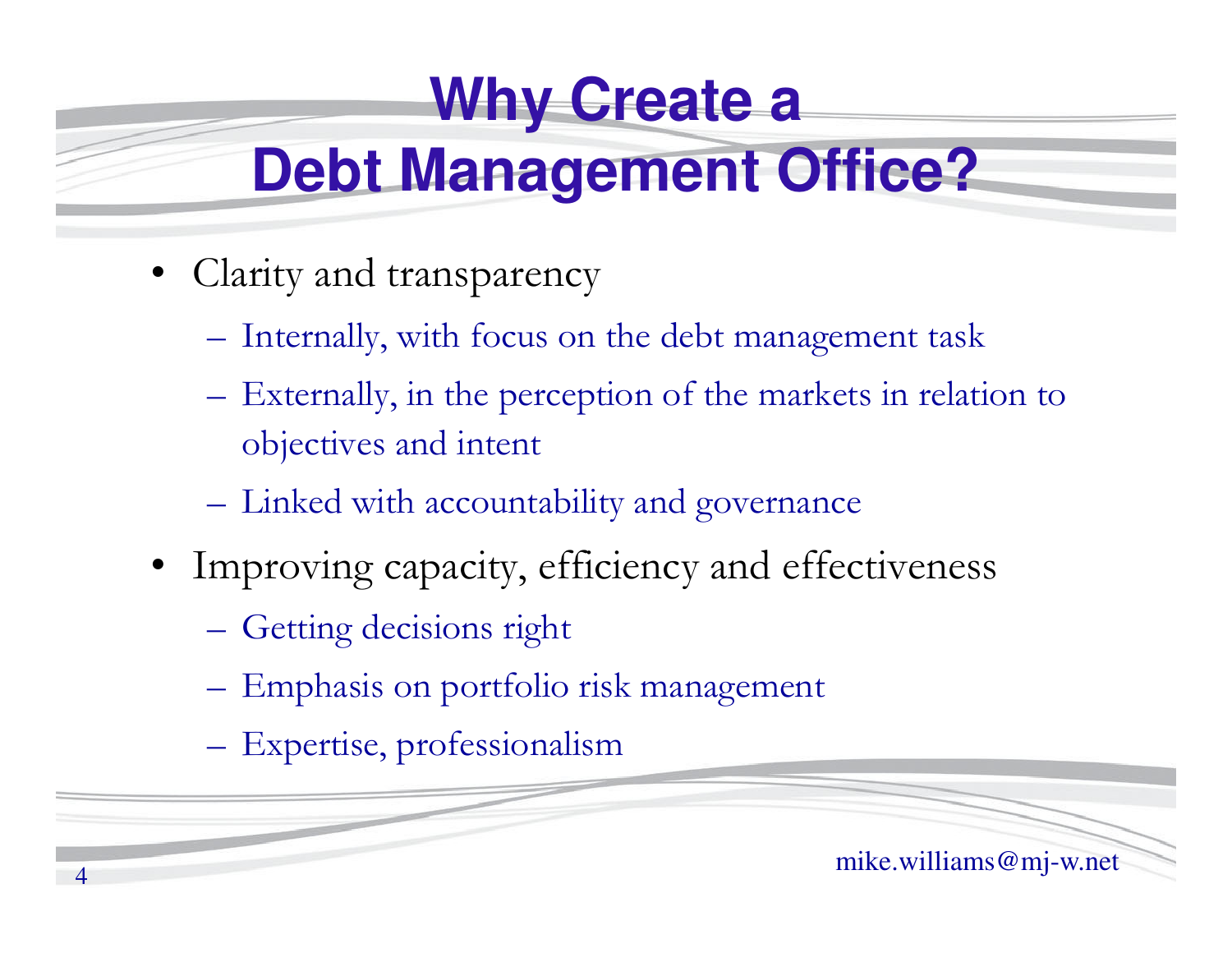# **Why do Countries set up DMOs?**

#### **Kalderon & Blommerstein, OECD 2002**

- • Motives for Separate office
	- Autonomy from political sphere
	- Emphasises separation between debt management & monetary policy
	- Greater transparency between government functions
	- Ability to concentrate expertise
	- Staff recruitment and retention (pay flexibility)
- • Linked with improved transparent and accountable framework
	- Accountability must be supported by governance framework
	- Needs high level political support for transparency and accountability
- •Signals a break with the past
- •**But**: major administrative task – beware of diversion of effort

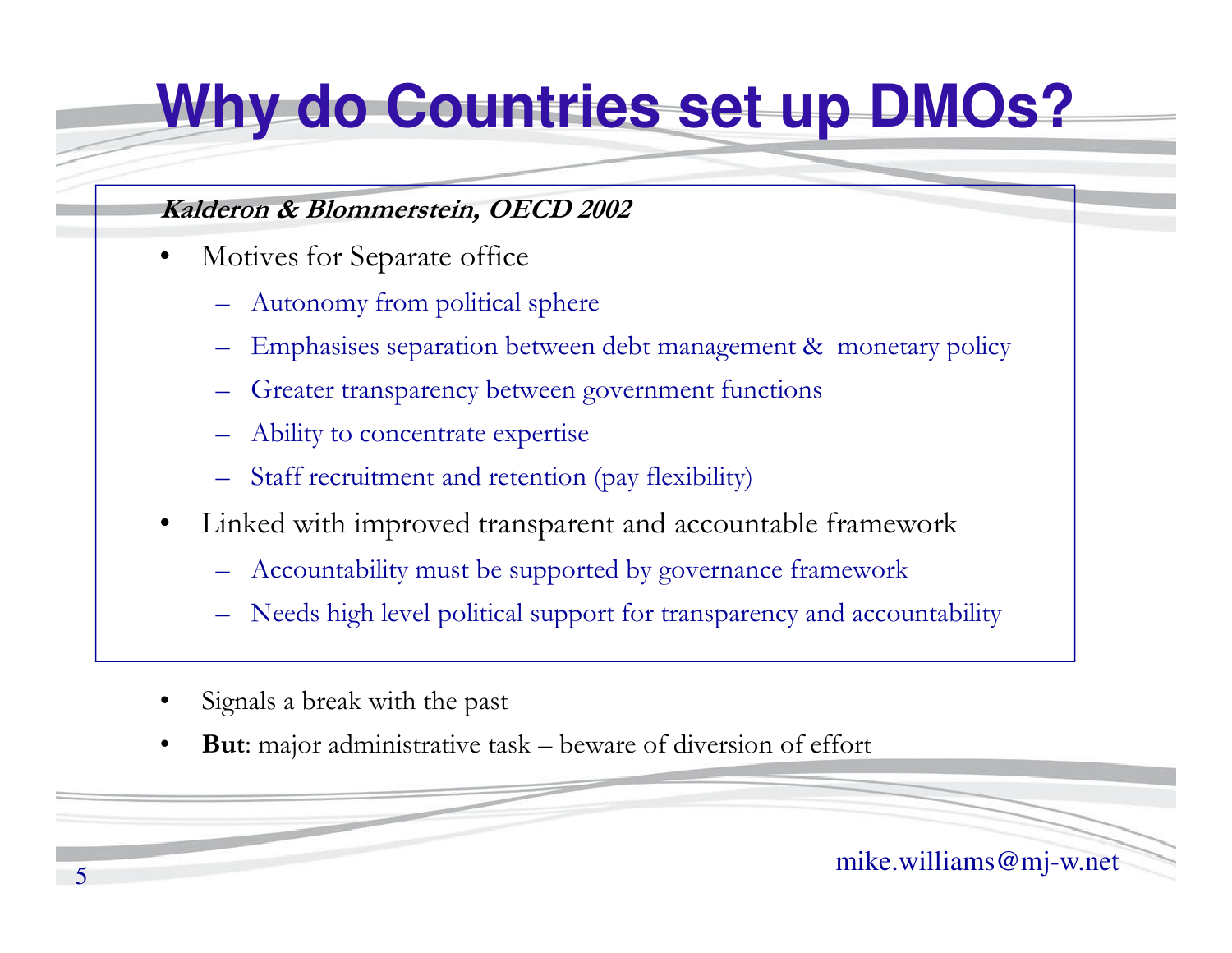# **Different International**

# **Institutional Arrangements**

- •Operational independence from MoF & Central Bank
- • Responsibilities often include cash management, also asset management, contingent liabilities and on-lending
- •Relatively recent trend – most debt offices since late 1990s
- Spectrum of institutional arrangements in OECD
	- $-$  Part of Treasury / Mor Haly Treecel or another mi Part of Treasury / MoF (Italy, Greece) or another ministry (Spain)
	- "Bureau" within Treasury / MoF (Finland, USA)
	- Independent agency within Treasury / MoF (Australia, New Zealand, Netherlands, UK, Belgium, France)
	- Agency within central bank (Denmark)
	- Autonomous agency within government (Sweden, Austria, Portugal, Ireland)
	- Company owned by Government (Germany)
- Some use Central Bank as agent; all use Bank for some services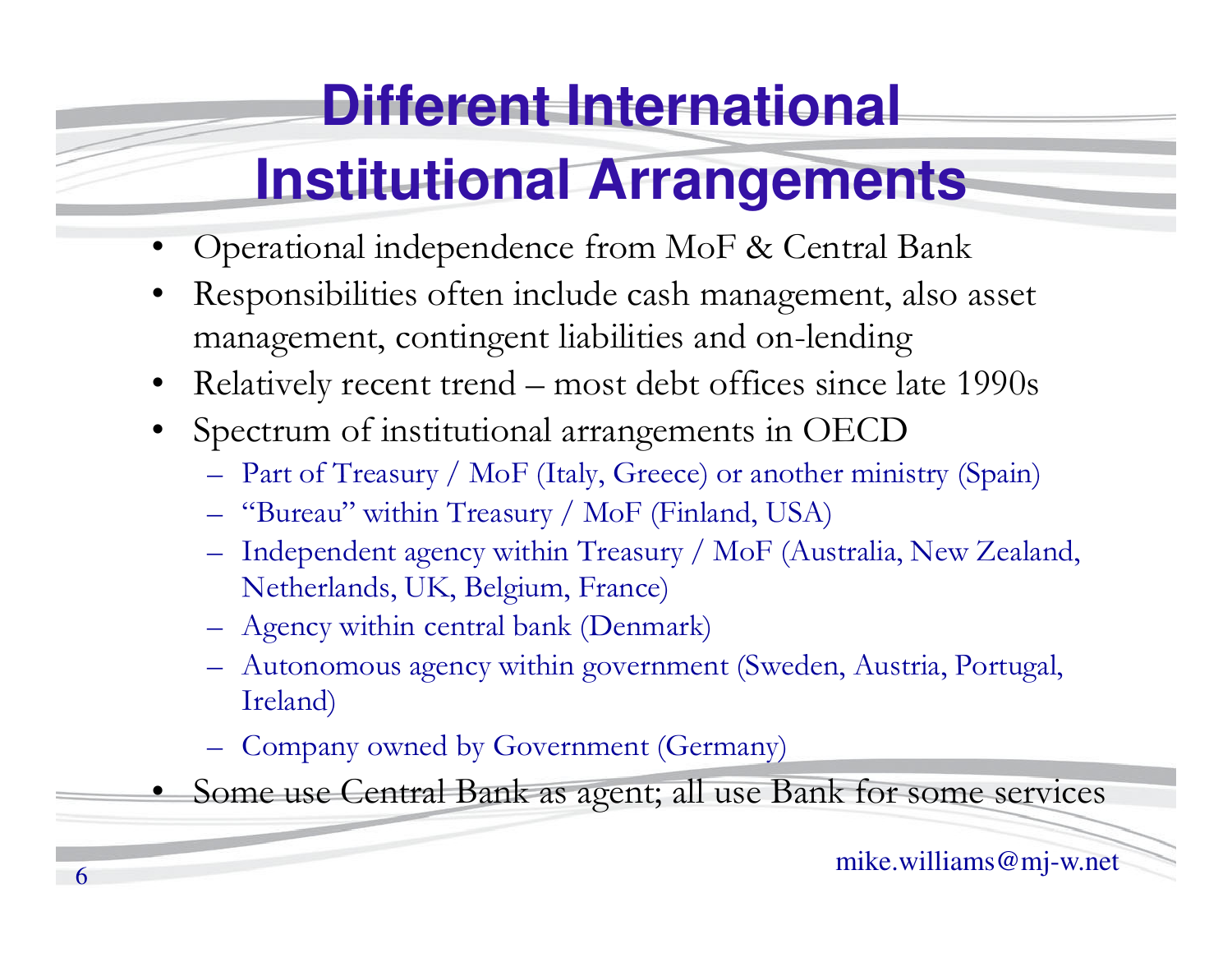### **Governance and Structures**

- •The greater the DMO's institutional "distance" from the MoF…
	- –The greater the managerial responsibility and systems independence
	- The more sophisticated are the DMO's operational requirements and capabilities – both market (derivatives etc) and reporting (performance measurement)
- •But…

7

- –The more developed the business strategy has to be
- The greater the precision of objectives and the need to define and measure them; and report on them
- The heavier the audit and information flow requirements
- The more important is MoF's "intelligent customer" capability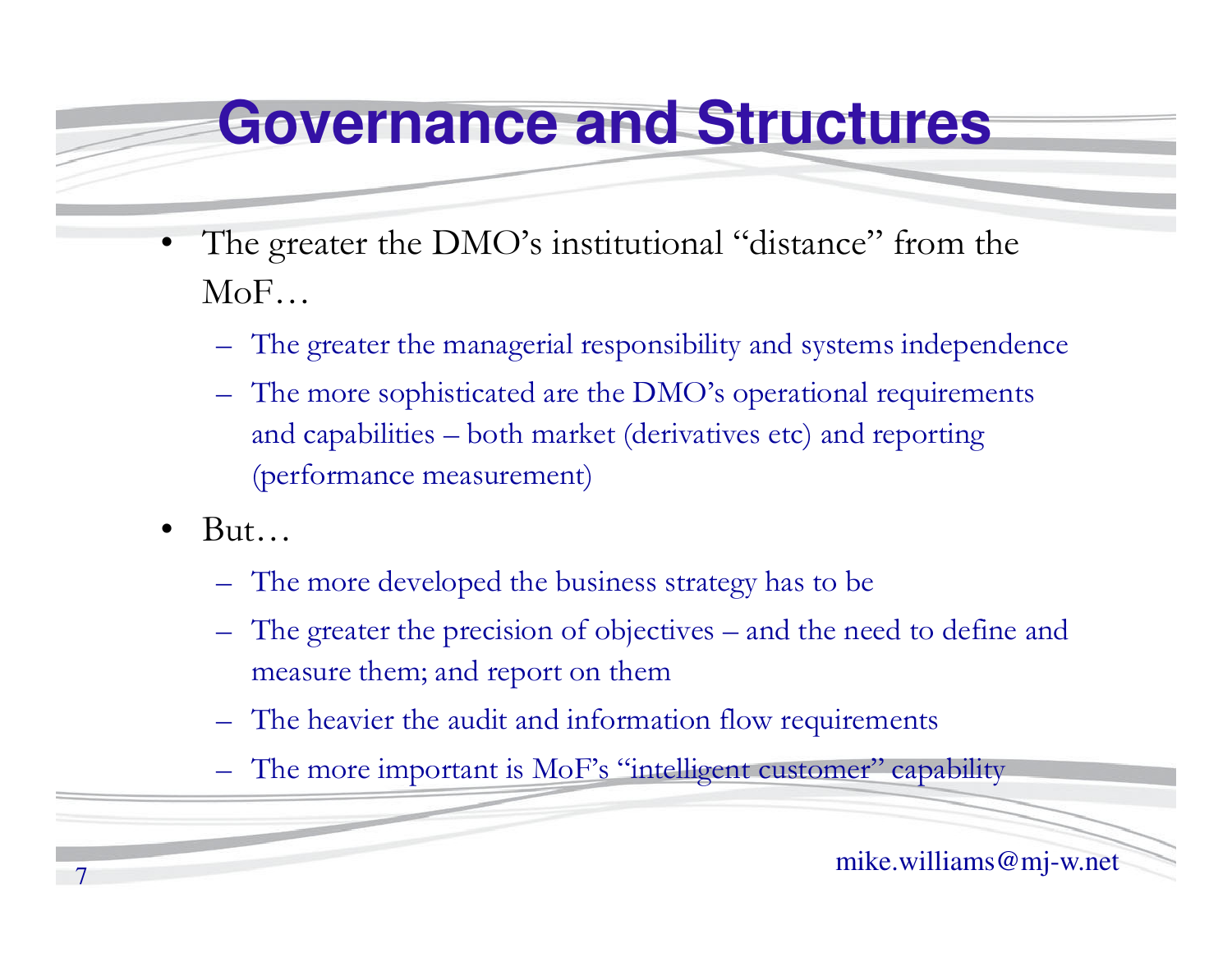# **Inside or Outside the Ministry of**

### **Finance**

### **Inside**

- • Puts less strain on governance framework; reduces principalagent risks
- • Proximity to budget and planning functions
- • Easier for MoF to monitor performance; and DMU to feed its expertise into MoF
- • Establishing the office is much more straightforward

### **Outside**

- • Establishes separate status; signals break with the past
- • Helps establish credibility with market
- • Encourages more commercial management approach
- • Easier to recruit and retain skilled staff

**=>** Preferable for EMCs to establish office within MoF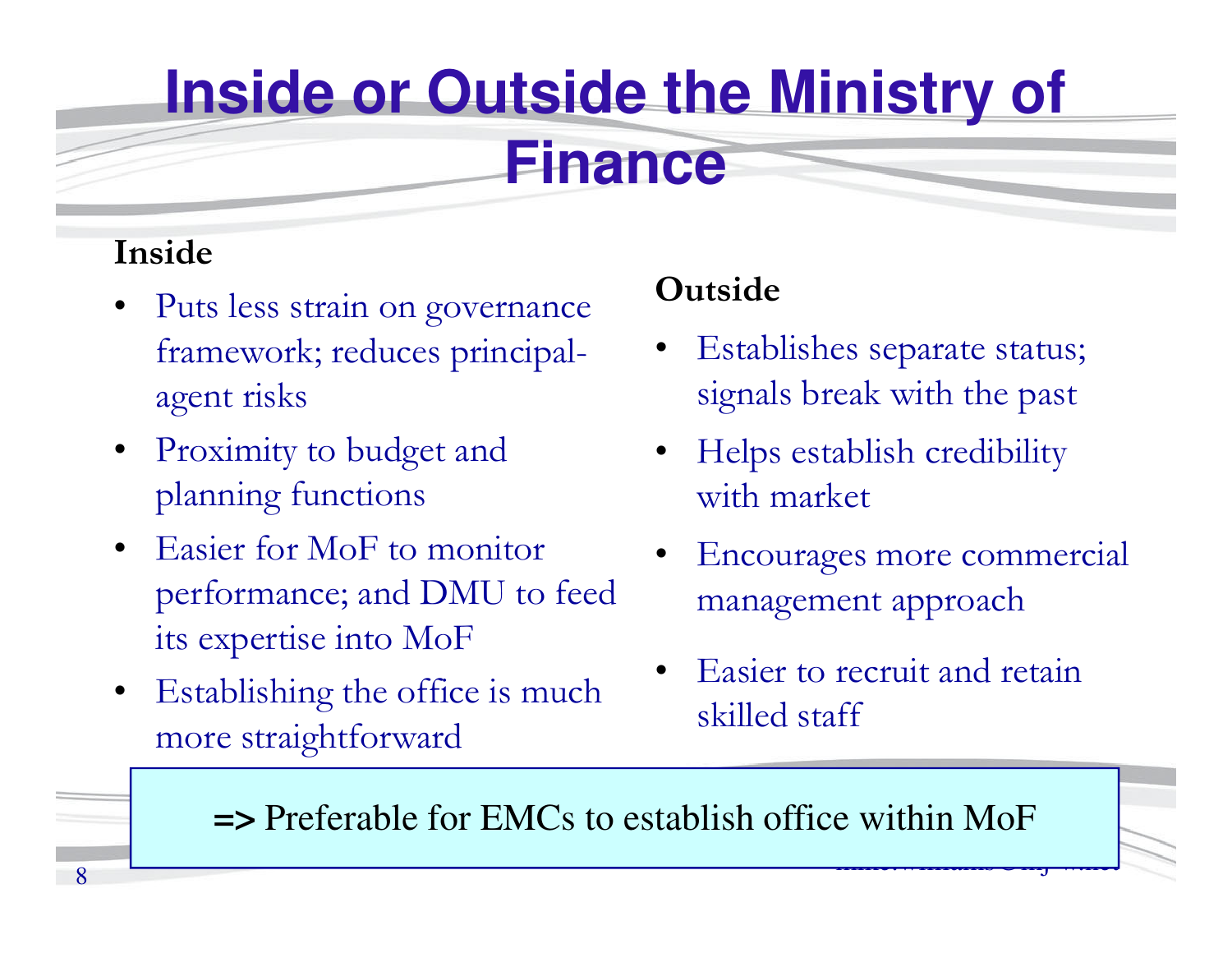## **Internal Governance: Principles**

- • Setting risk management policies & procedures, consistent with objectives and best market practice
- Establishing arrangements for:
	- Internal policy making, delegation and communication
	- Operational risk monitoring & control
	- Audit
- Addressing resource needs and building capacity
	- Business Planning
	- Staff requirements, training, IT
- Building professionalism, commitment and a strong culture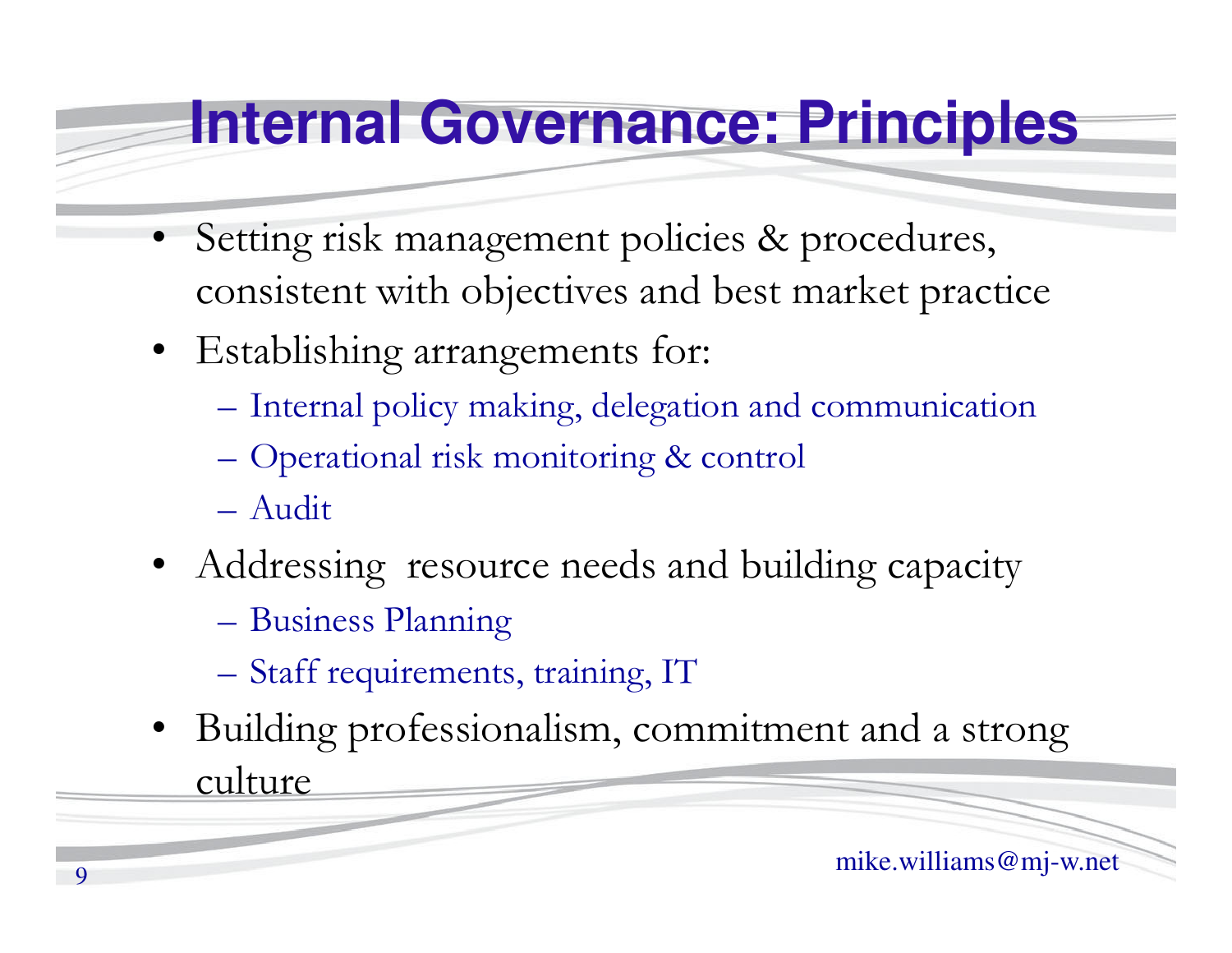# **Internal Specialisation**

- • Separate front, middle and back-office
	- Allows specialisation
	- Avoids duplication
	- Contributes to risk management
- $\bullet$  Distinguish between key responsibilities
	- Senior management
	- Front office: primary issuance and execution, internal and external, secondary market transactions (debt and cash)
	- – Middle office: policy and portfolio strategy development and accountability reporting
	- Middle office: risk management: policies, processes and controls
	- – Back-office: transaction recording, reconciliation, confirmation and settlement; debt servicing; debt data
	- Internal audit and compliance reporting to Head of Office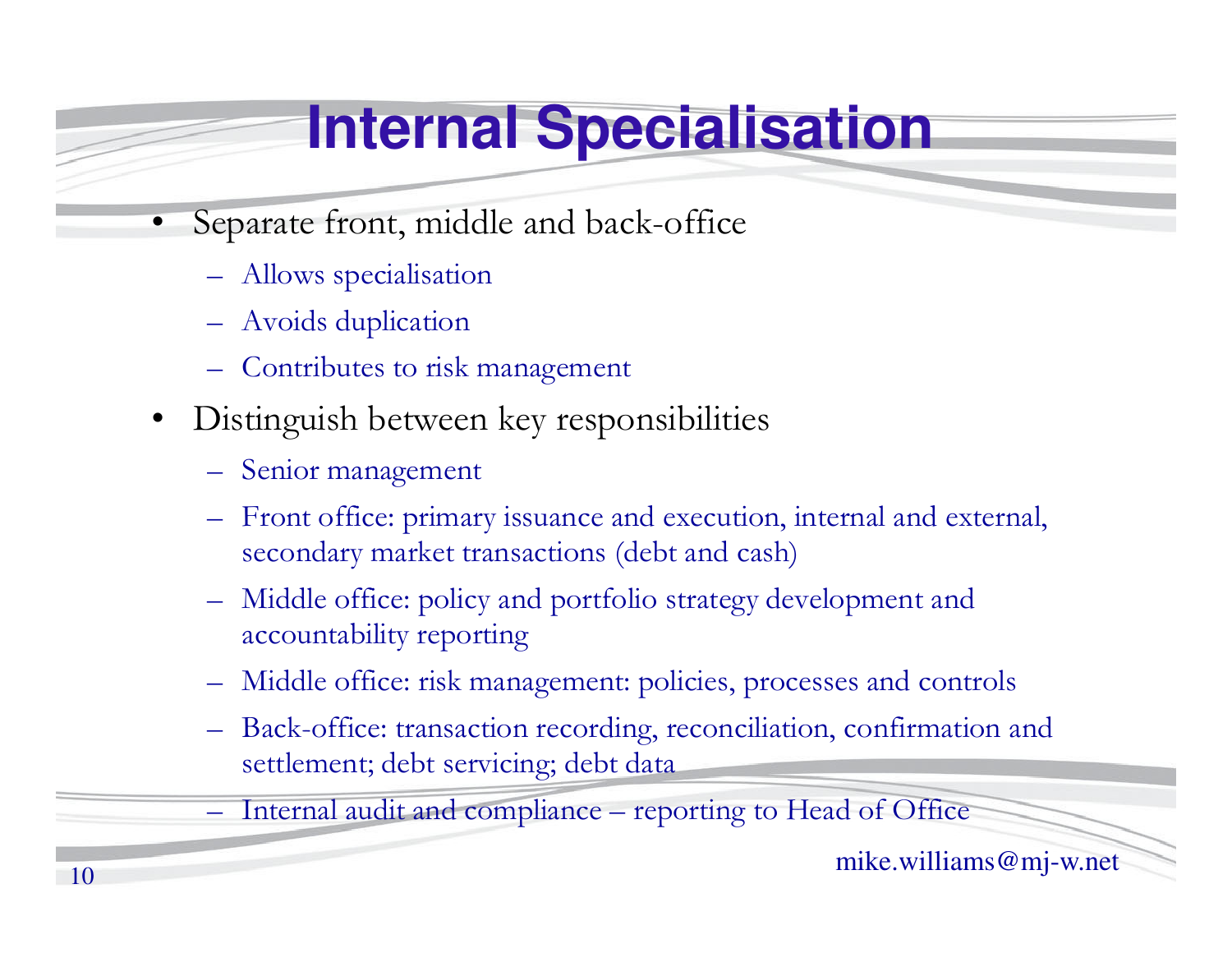## **Internal Organisation**



11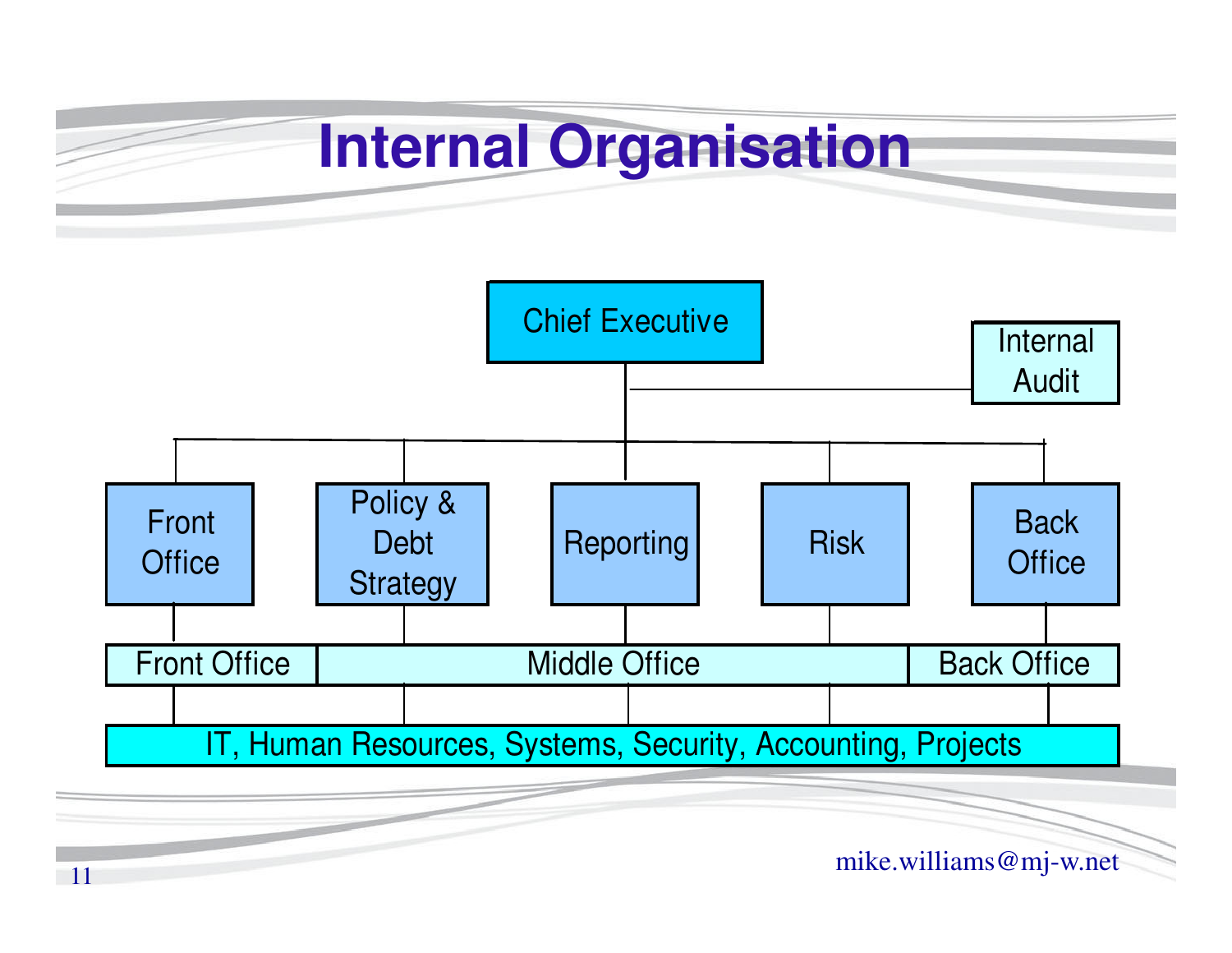# **Working Horizontally**

- •Management team acts collectively to meet a DMO's objectives
- • Make effective use of the skills and resources within DMO
	- $\Box$  Many issues must take into account yiews of more than one tear Many issues must take into account views of more than one team
	- $\Box$  Means working across teams or directorates, and being able to a Means working across teams or directorates, and being able to allocate staff to handle issues that straddle different parts of the office
- $\bullet$  Everyone should understand what DMO as a whole is trying to achieve; and how their work contributes to objectives
	- $\mathcal{L}_{\mathcal{A}}$ Internal communication is important
	- Objectives and targets cascaded to all individuals at all levels
- $\bullet$  Must be good awareness of the risks associated with DMO's functions
	- $\mathcal{L}_{\mathcal{A}}$ Split of responsibilities between front, middle and back office
	- Operational risk management framework
	- Risk awareness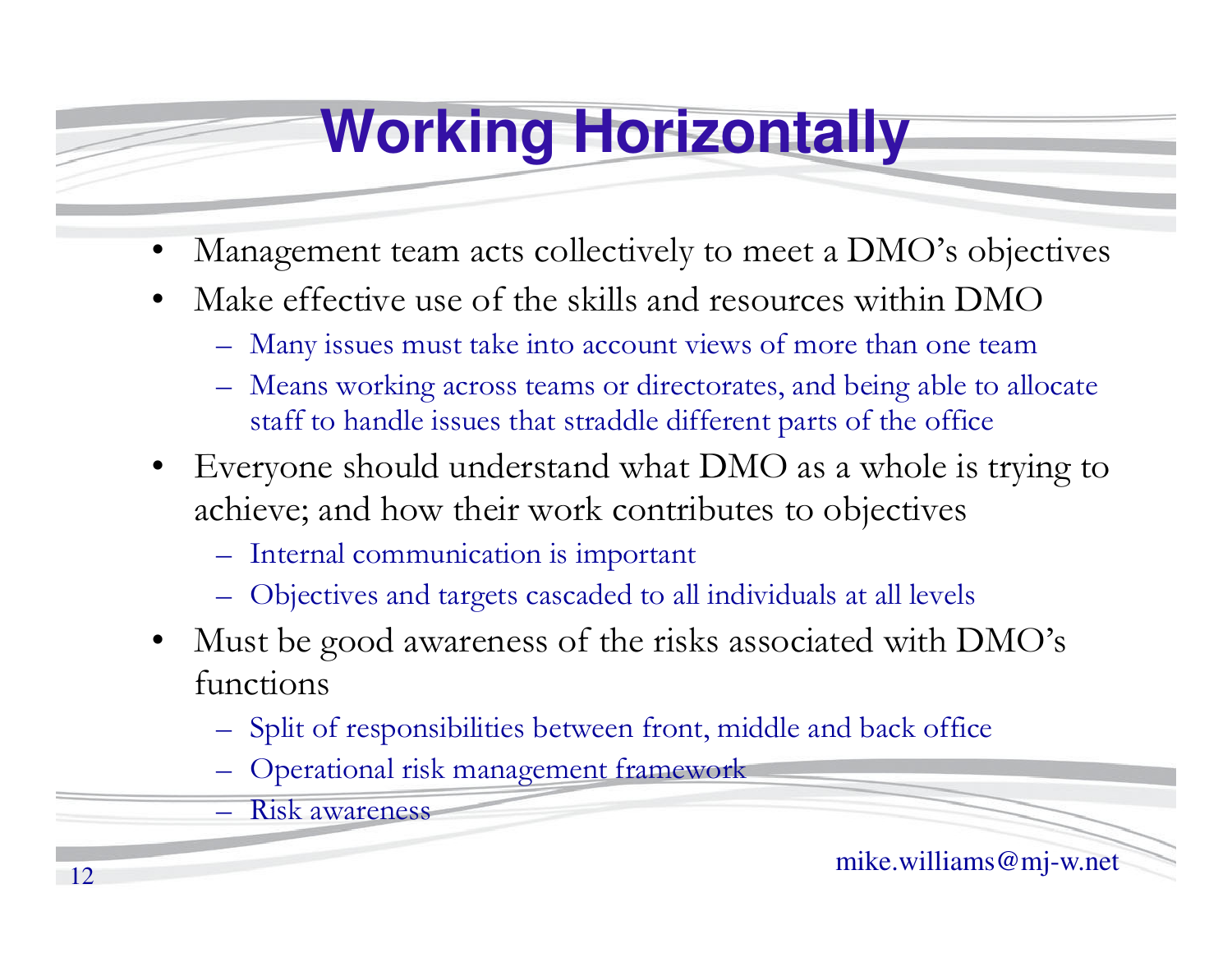### **Examples of Horizontal Policies**

#### **Management Policies**

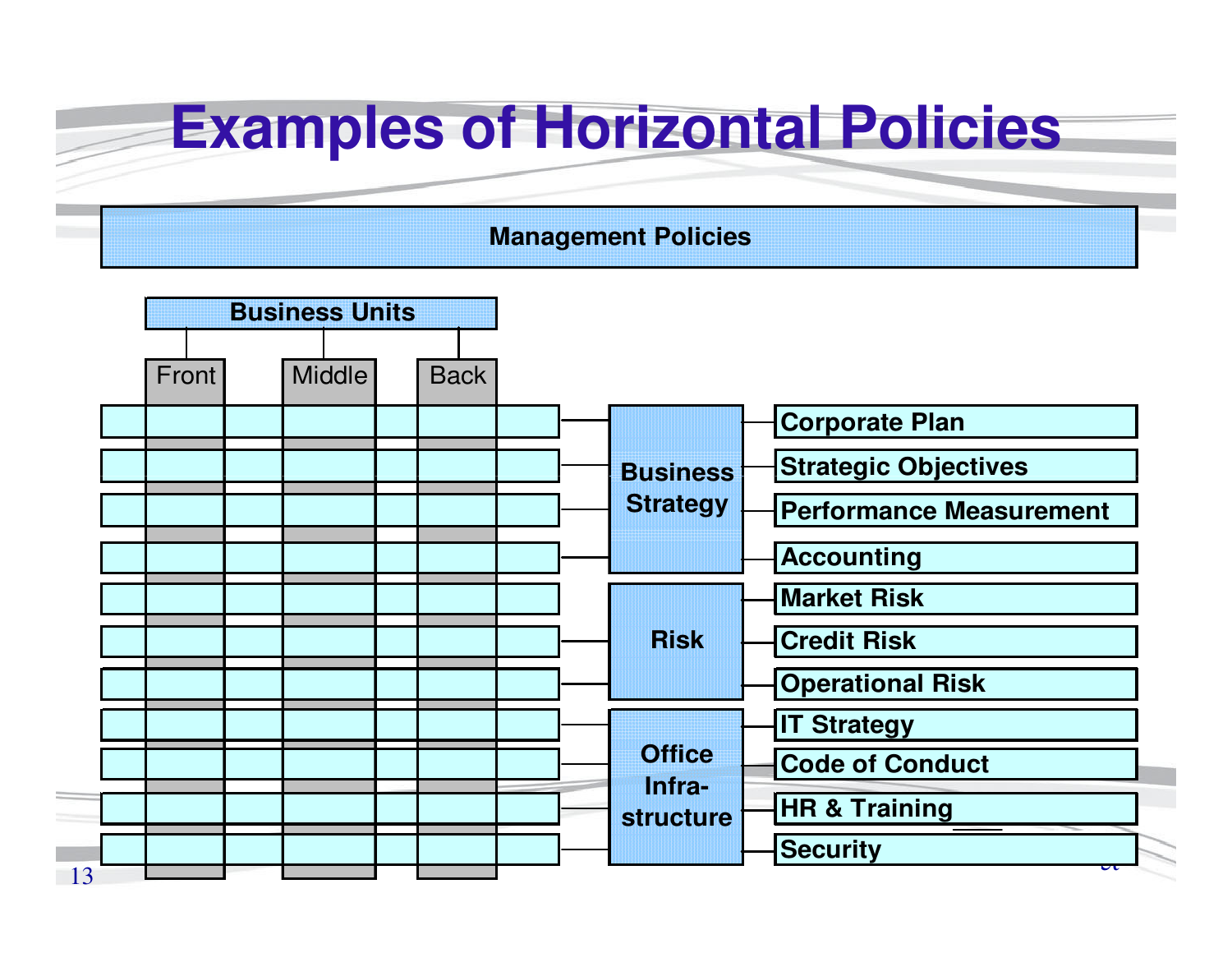## **Internal Control**

- Policy Control
	- Senior management
		- Main business planning decisions; risk monitoring
	- Operational Committees
	- Supported by regular reports to management and to MoF
- Risk Management
	- $\mathcal{L}_{\mathcal{A}}$ Credit and Risk committee – establish policies and limits
	- -
		-
		-
- Expertise in middle office<br>
 Analytical capability<br>
 Advice<br>
 Monitoring and reporting<br>
 Internal audit & compliance functions, supported by Audit<br>
Committee<br>
 Separation of operational and processing areas<br>
mike.wi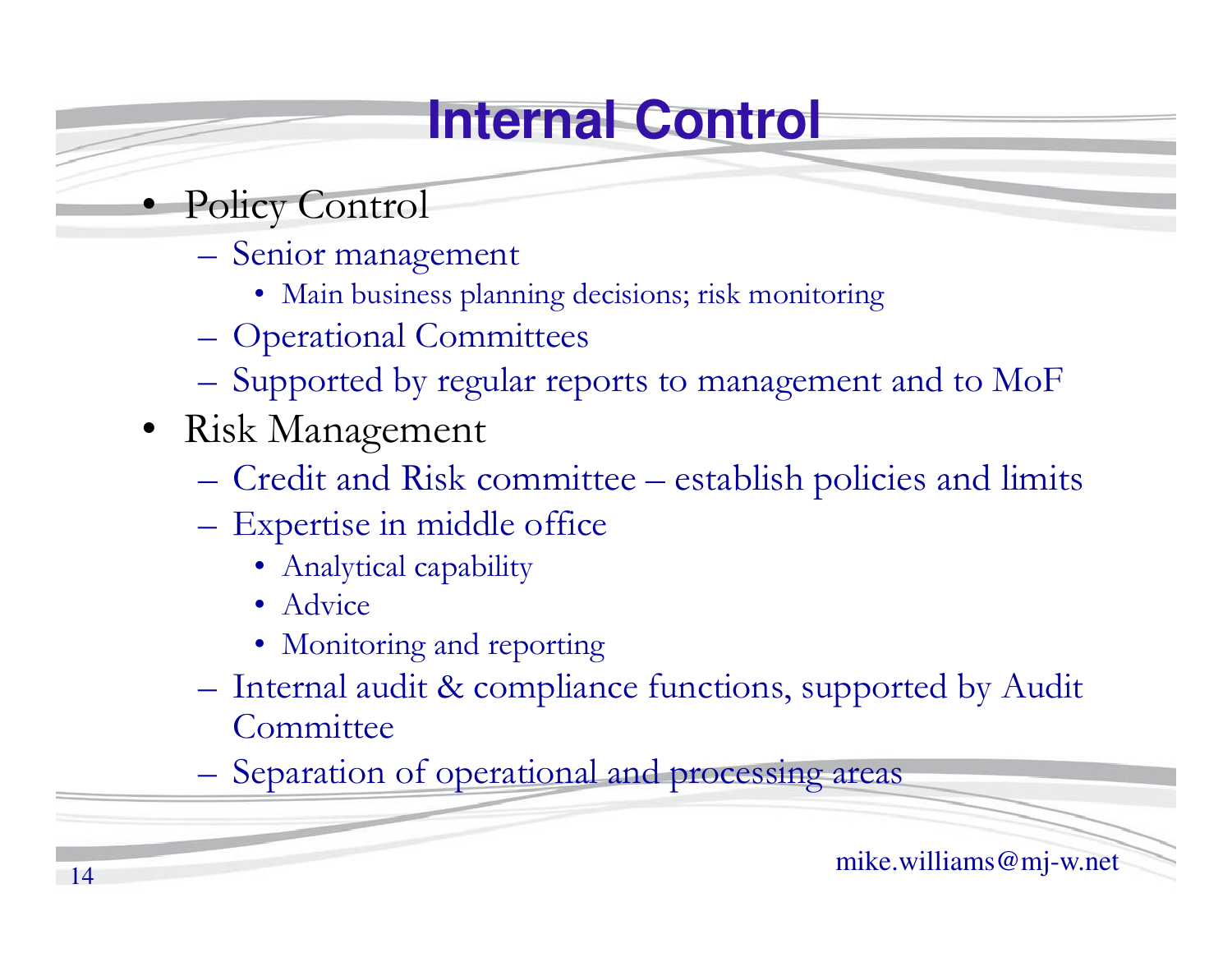# **Operational Risk**

- • Operational Risk
	- "The risk of loss resulting from inadequate or failed internal processes, people and systems or from external events" [Basel Committee "*Principles for the Management and Supervision of Operational Risk*" (Feb 2003)]
	- Most frequent (probably)
		- Errors (in recording data, making payments)
		- Systems failure
		- Business disruption (fire alarms, electricity failures)
- Operational risk expertise in Middle Office
	- Risk assessment and prioritisation
	- Developing a common and consistent control framework
	- Providing advice and co-ordinating reports
		- Processes and controls documented
		- Embedded monitoring, "exception logs", management "certification
		- Regular senior management review of risk profile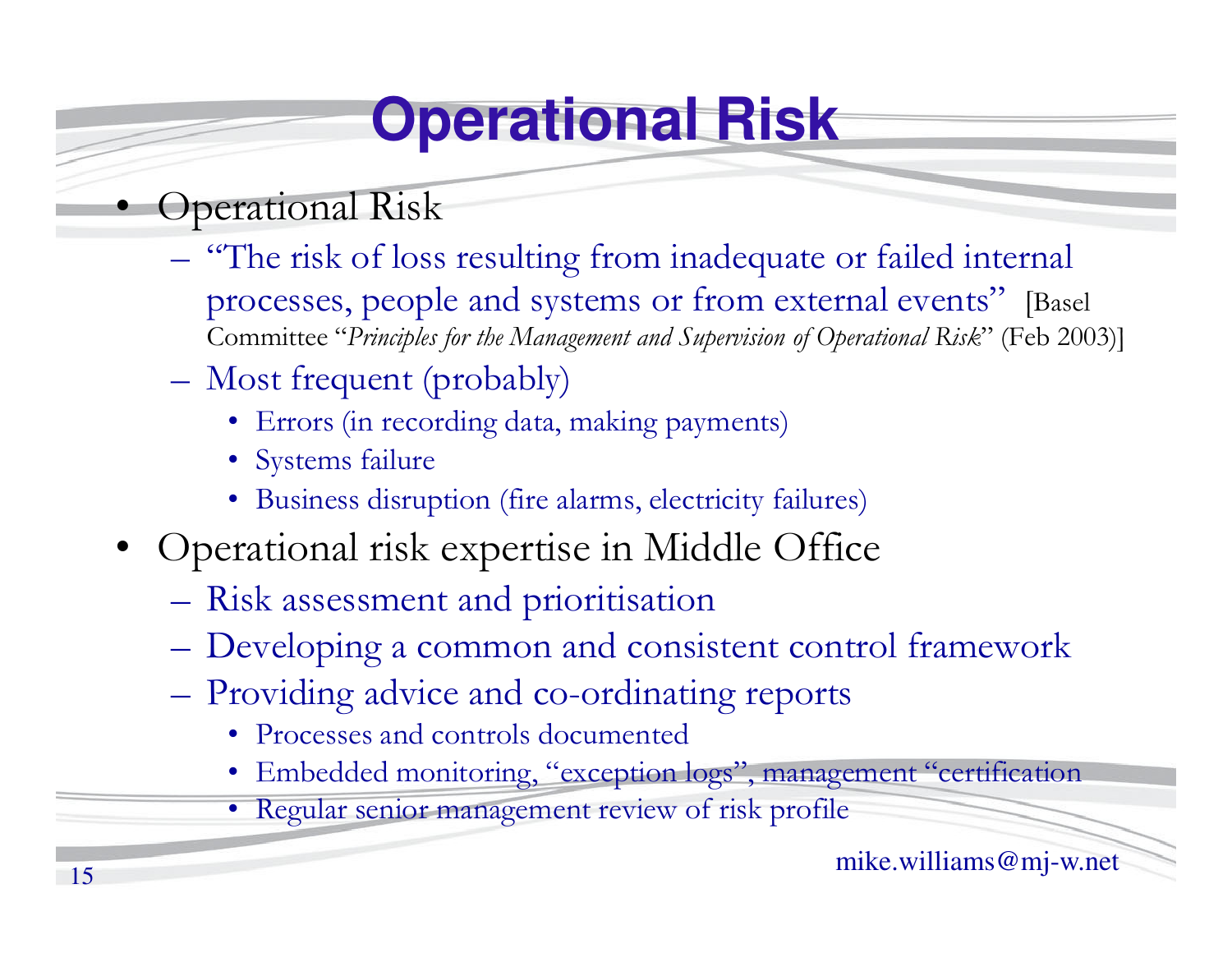### **External and Internal Governance Structure - Typical International Arrangement**

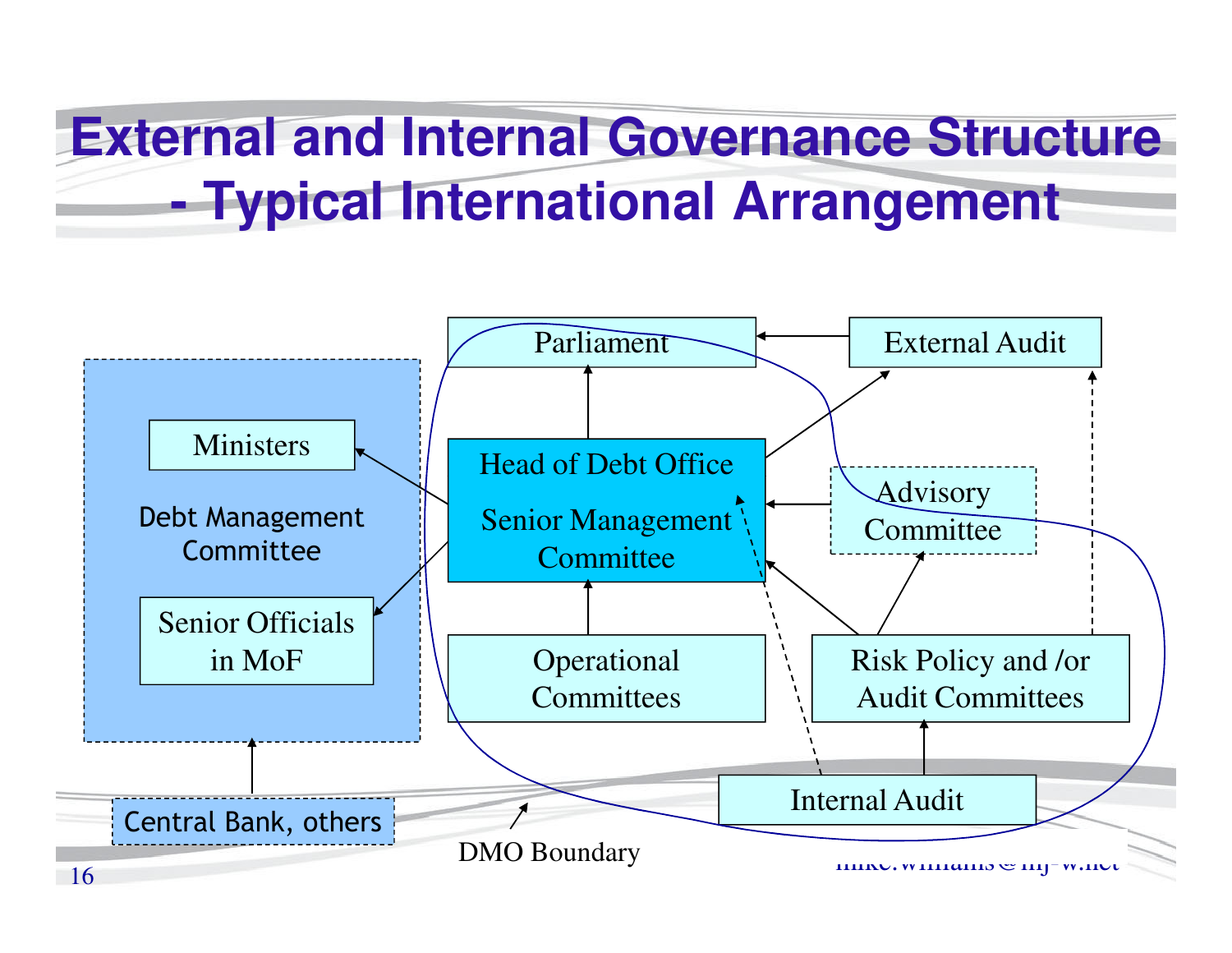

# **Building the DMO**



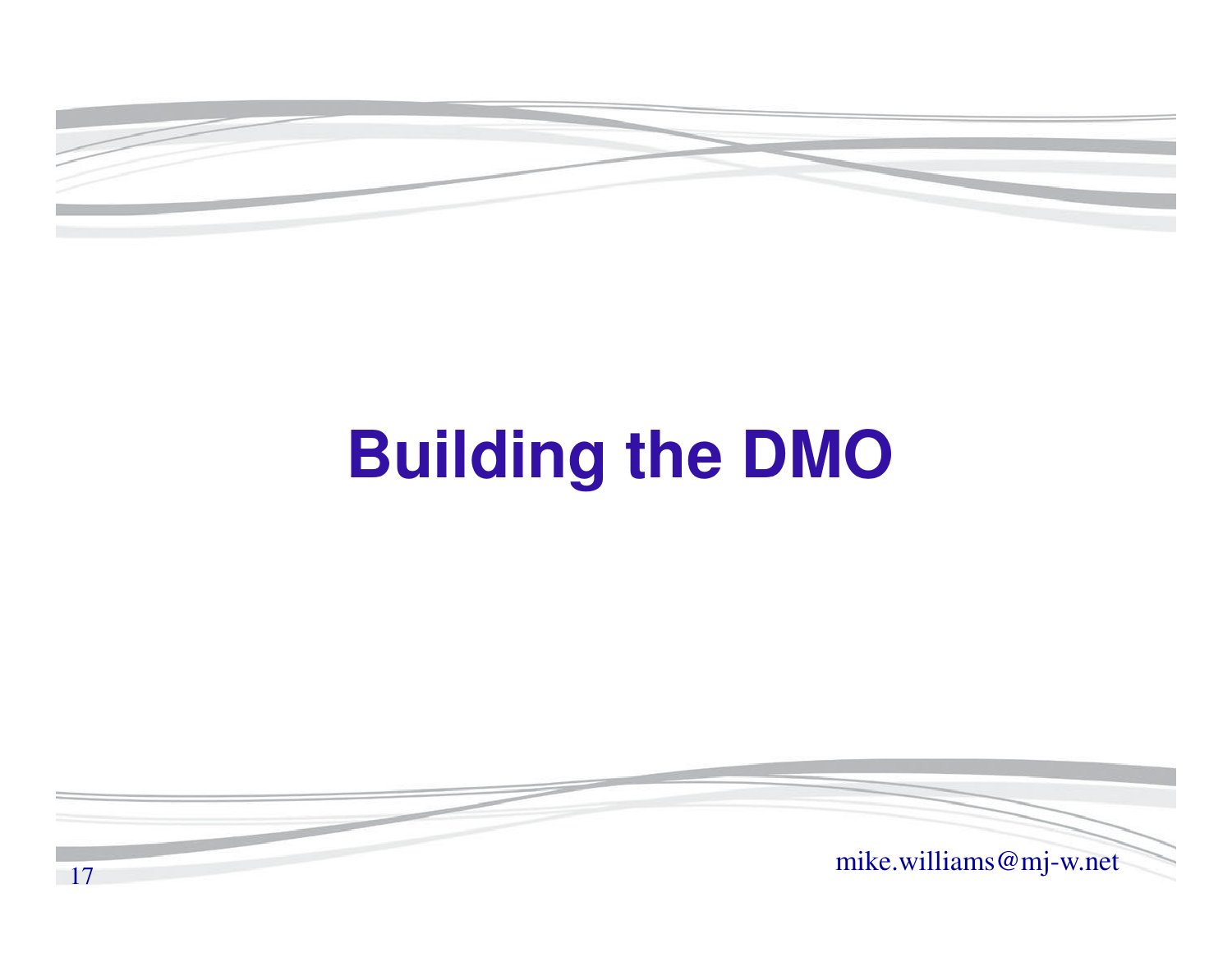# **Challenges and Complexity**

### Challenges

•

- Finding good people; building the "team"
- Understanding the "business"; establishing business processes
- Obtain premises, plan, procure and test IT
- Manage external relationships
	- Central Bank, Regulators
	- Market makers, investors, exchanges
	- Government (policy and services)
- Achieve a "seamless" transition financing the borrowing requirement throughout, avoid market disruption
	- Bilateral discussion throughout
	- Publishing policy documents
	- Consulting on timetable
- • Manage as project – identify tasks and dependencies, long-lead items, priorities, responsibilities, etc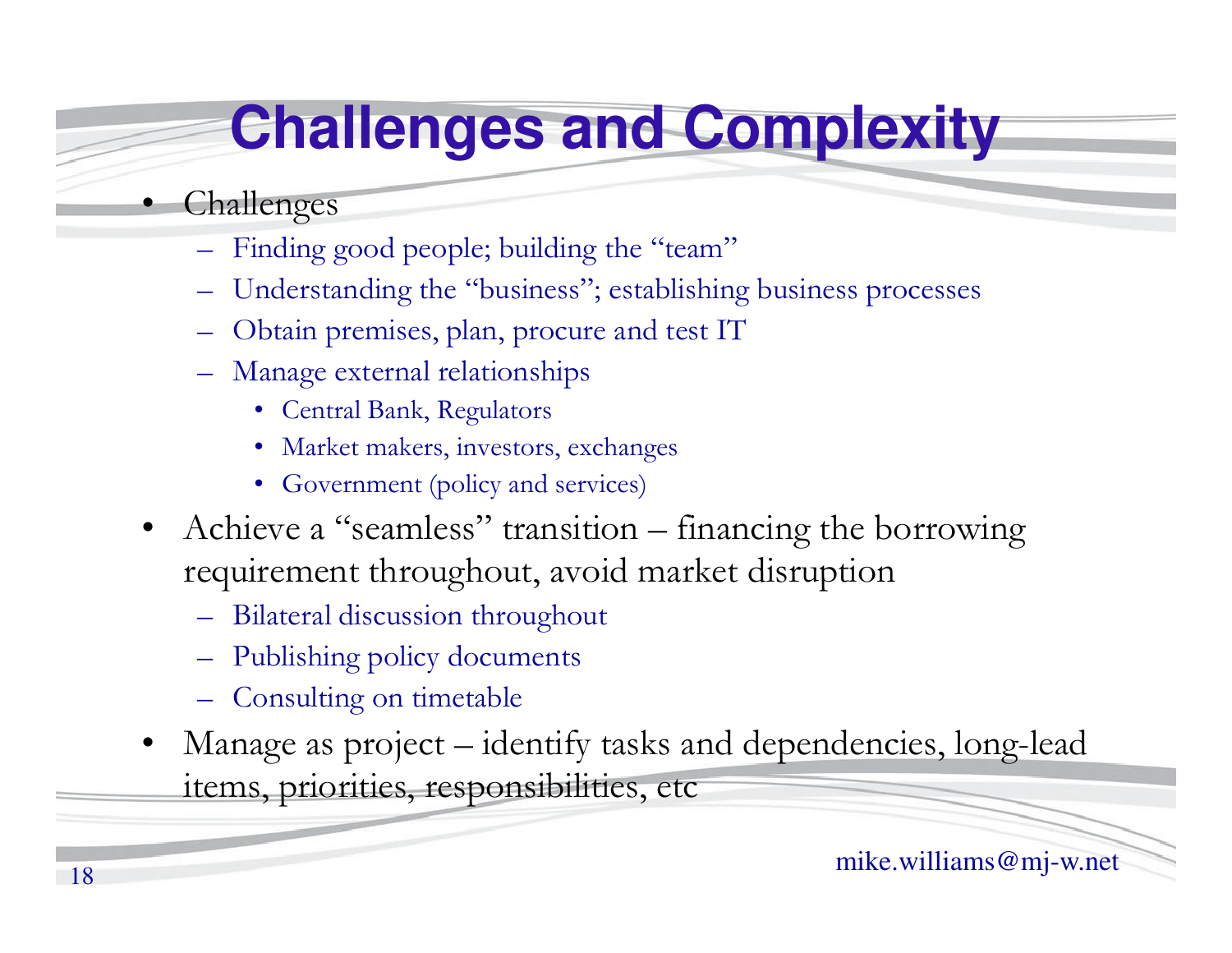# **Building Capacity**

- •Role of the business plan
- Establishing internal management structures
	- –Horizontal decision-making
	- **Hart Committee Committee** Internal communications
	- Operational risk management
	- –Team building
- Training to close skill gaps
	- **Hart Committee Committee** Develop training plan linked to business objectives
	- May be only route to closing gaps (some secondments)
	- –Means to professionalism
		- Make skills available to others in Government
		- Helps attract and retain staff
- •Enhance individuals' commitment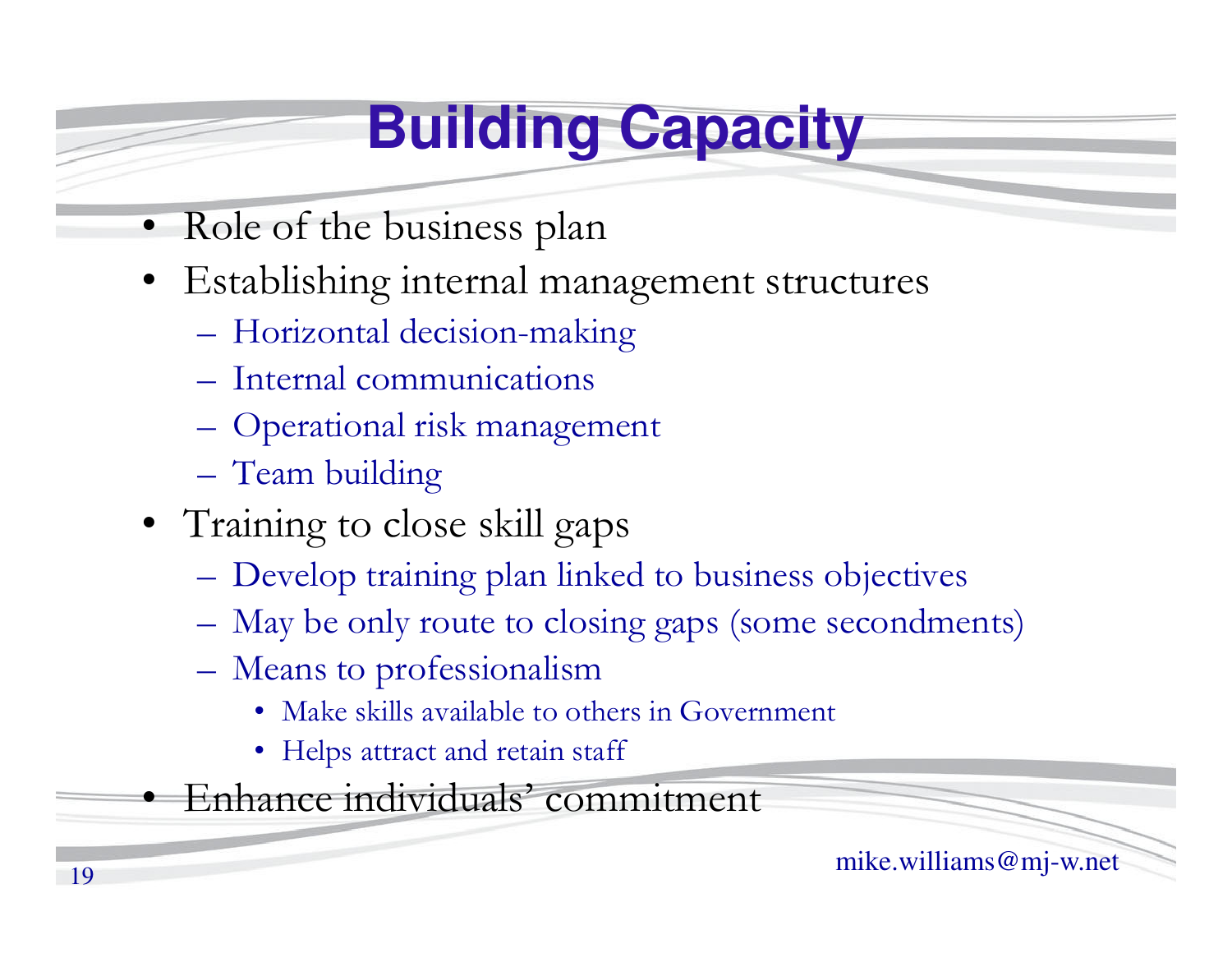## **The Business Plan**

- •Develop the goals and tasks over the medium term (the next 3 years or so); and shorter-term targets
	- ensure a common understanding across all those involved
	- encourage thinking about the future, not just current pressures
	- provide a basis for identifying priorities
- • Build the internal management structures, including for communication and operational risk management
- • Identify capability gaps and – the "projects" needed to close them
- Develop the capacity building plan covers IT and staff •
- • Contributes to building a common culture across the debt management unit, including through the business planning process itself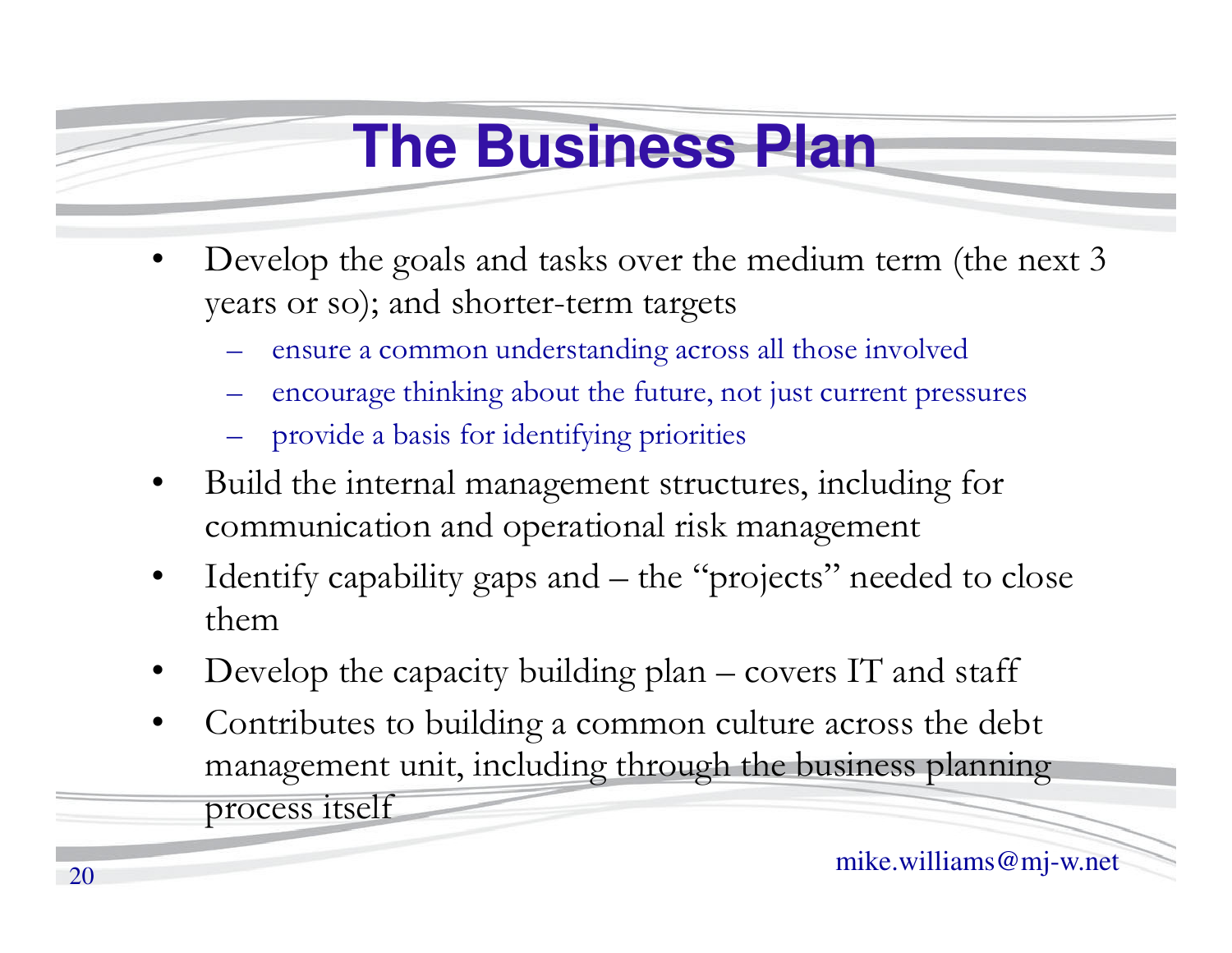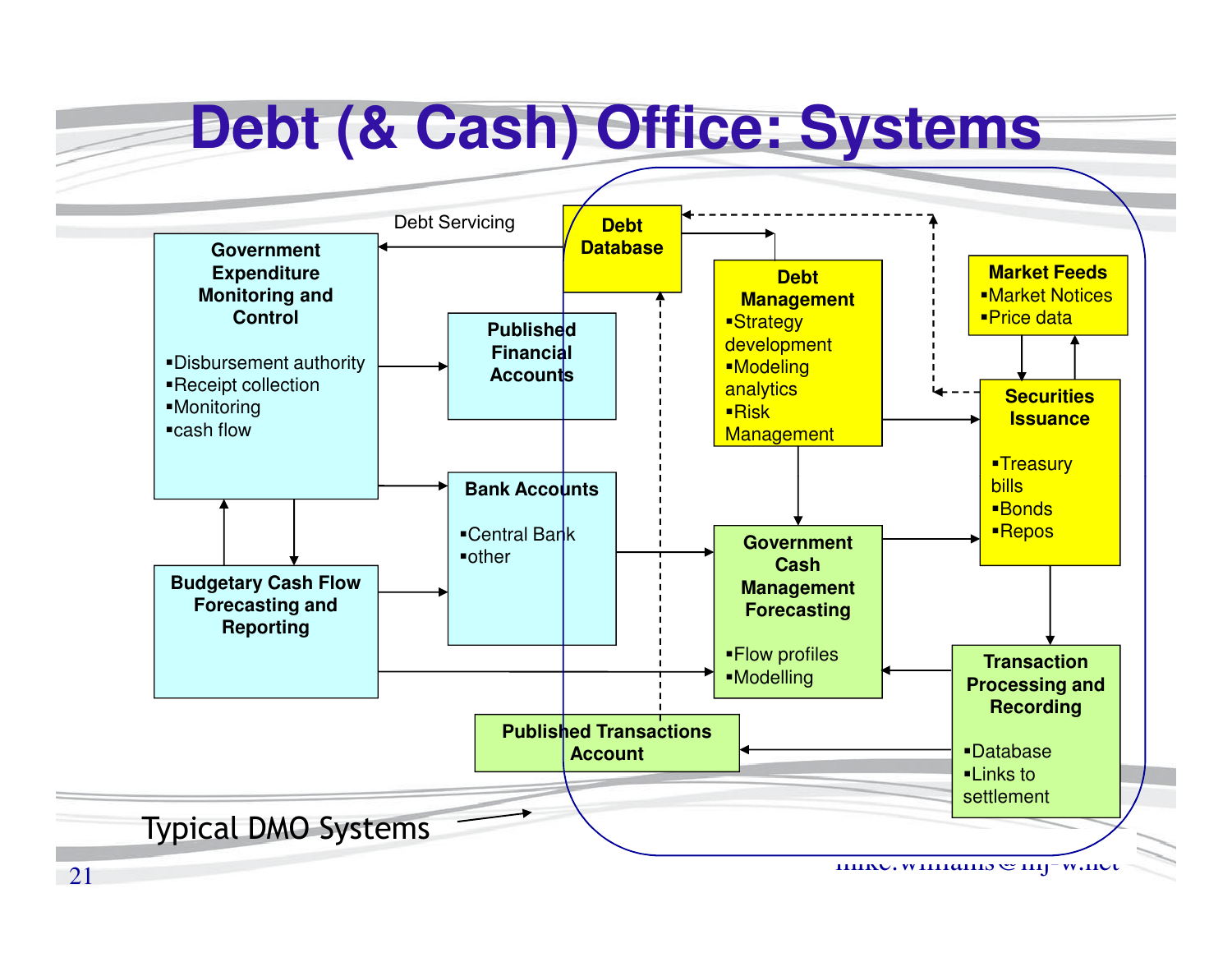# **Debt Management Systems**

- • Core functionality
	- Debt recording and data analysis: debt stocks, flows and indicators; debt servicing obligations; debt reporting, and accounts; inc contingent liabilities
	- Capture of market data (price and other data) in real time if any part of the portfolio is being actively traded
	- Interfacing with financial management, accounting & data systems
	- Transactions processing: deal capture, deal release, settlement & accounting
	- Risk and performance analysis of 3 [different] types
		- •scenario analysis for strategy formation
		- •tactical trading support
		- •credit exposure and monitoring.
- • The initial requirement is the First in the list above – the debt recording and back office database systems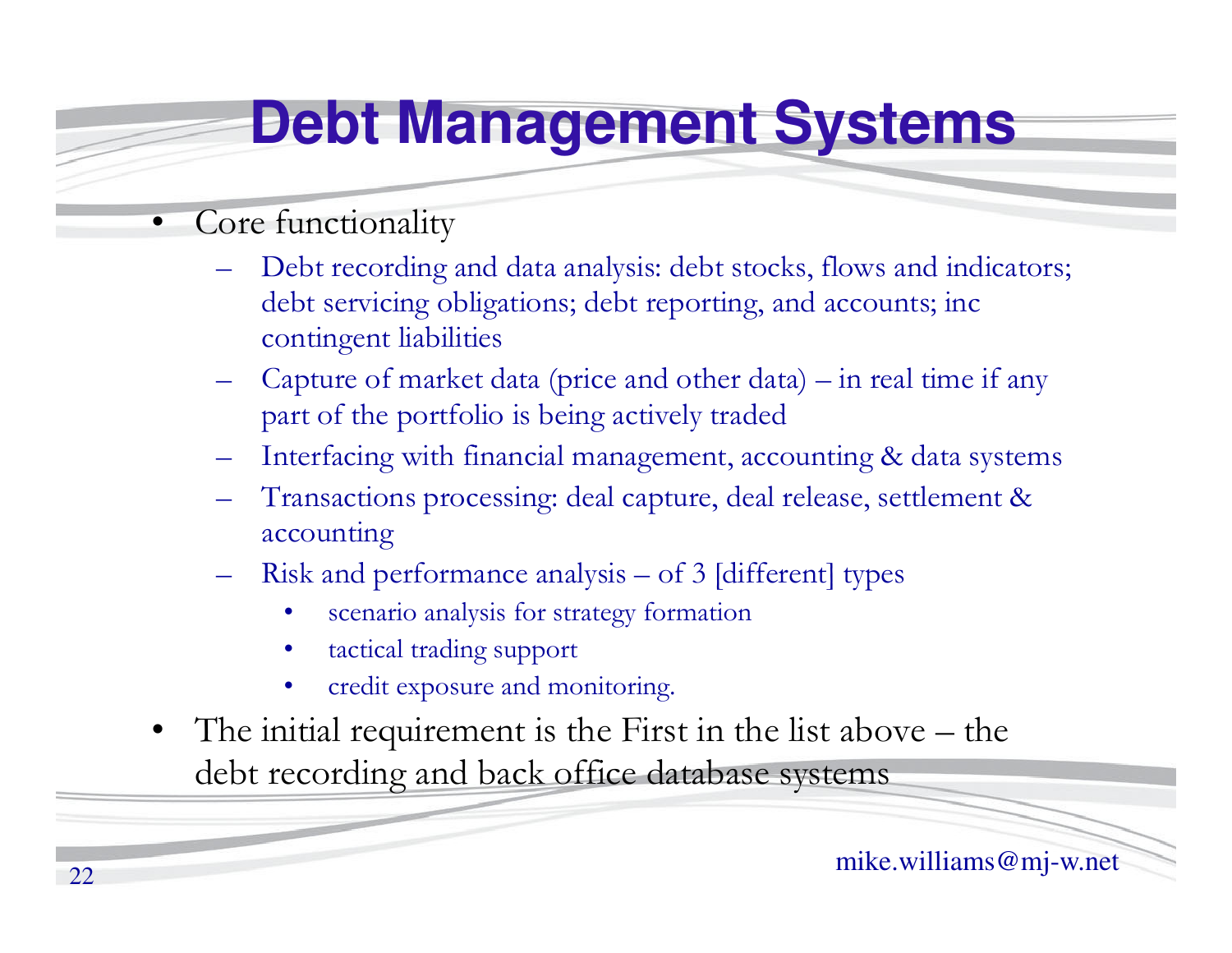# **The Challenge of Building the**

### **Team**

### **The Aim**

- •Building a professional and committed team; with high standards
	- **Capability**
	- Best practice
	- Responsiveness
	- Innovation
- •Collective understanding and focus
- Rewarding the right behaviours
	- – Public sector ethos [role of "profit"]
	- – Open (learn from errors; 'no blame')
	- What comprises good performance

### **Some Tools**

- Limited pay flexibility: but •
	- Combination of greater authority and accountability can improve job satisfaction.
	- Delegation allows greater flexibility to respond to changes in the economic environment improving the office's sense of purpose.
	- Importance of "branding" [inc. the T-shirt!]
- • Visibility as a centre of excellence, with the support of Ministers, helps improve the status of staff
- • Training – improves efficiency and morale, helps recruitment

•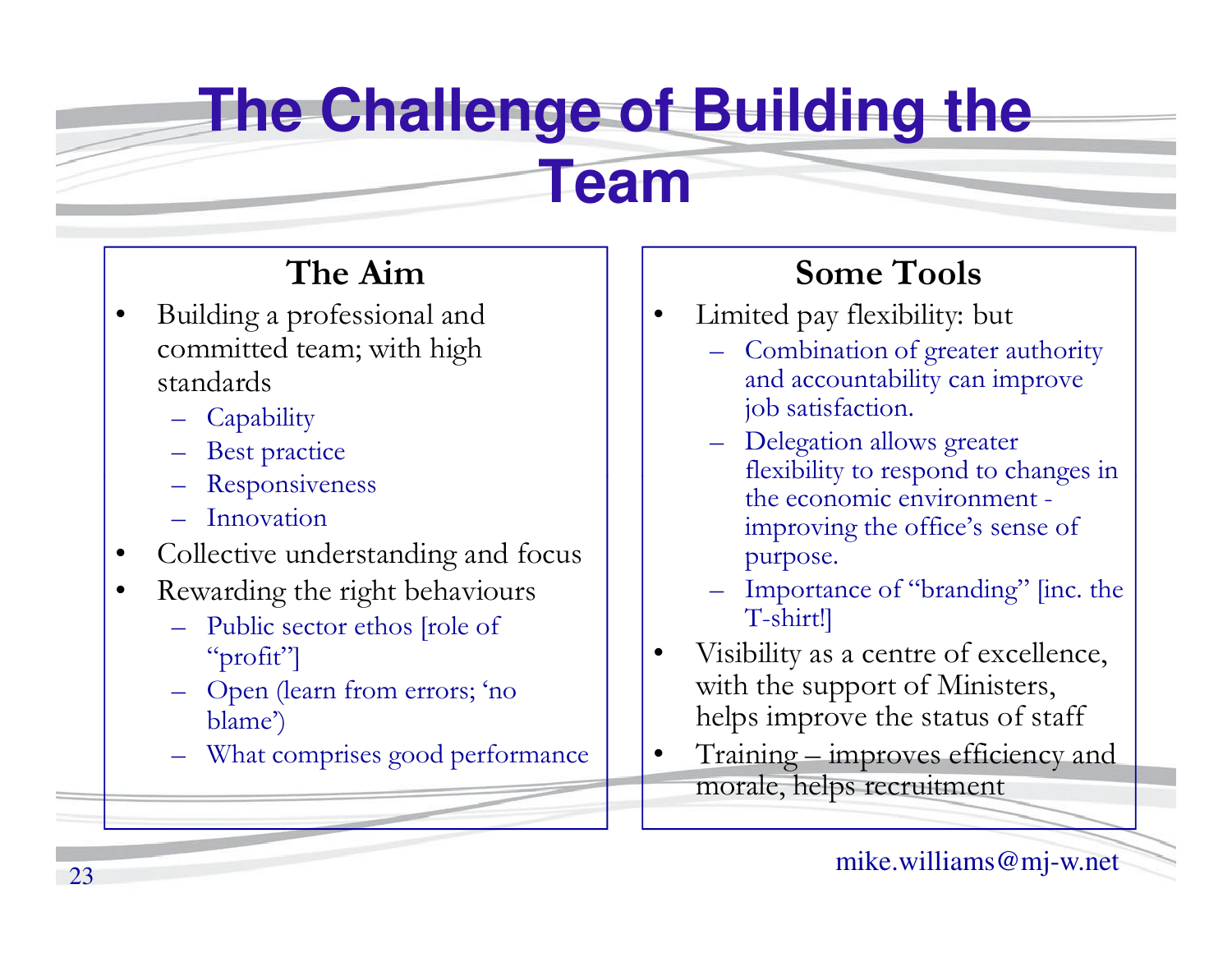## **Retaining Staff: International Experience**

- Widespread concern internationally
	- Legislative constraints, civil service regulations
	- Low salaries, high turnover
	- Lack of structured training
- •Responses

•

- Extra pay, cash bonuses although often not available
- "Well being" schemes gym membership, crèches, occupational health
- Structured training, including
	- International support networks (conferences, twinning, study tours)
	- Scholarships abroad
- Internships from local universities
- Establish recognised centre of excellence
	- Embed good practice (clear goals, risk management, formalise procedures)
	- Varied training
	- Team spirit, branding
	- Skills "lent" elsewhere (in MoF)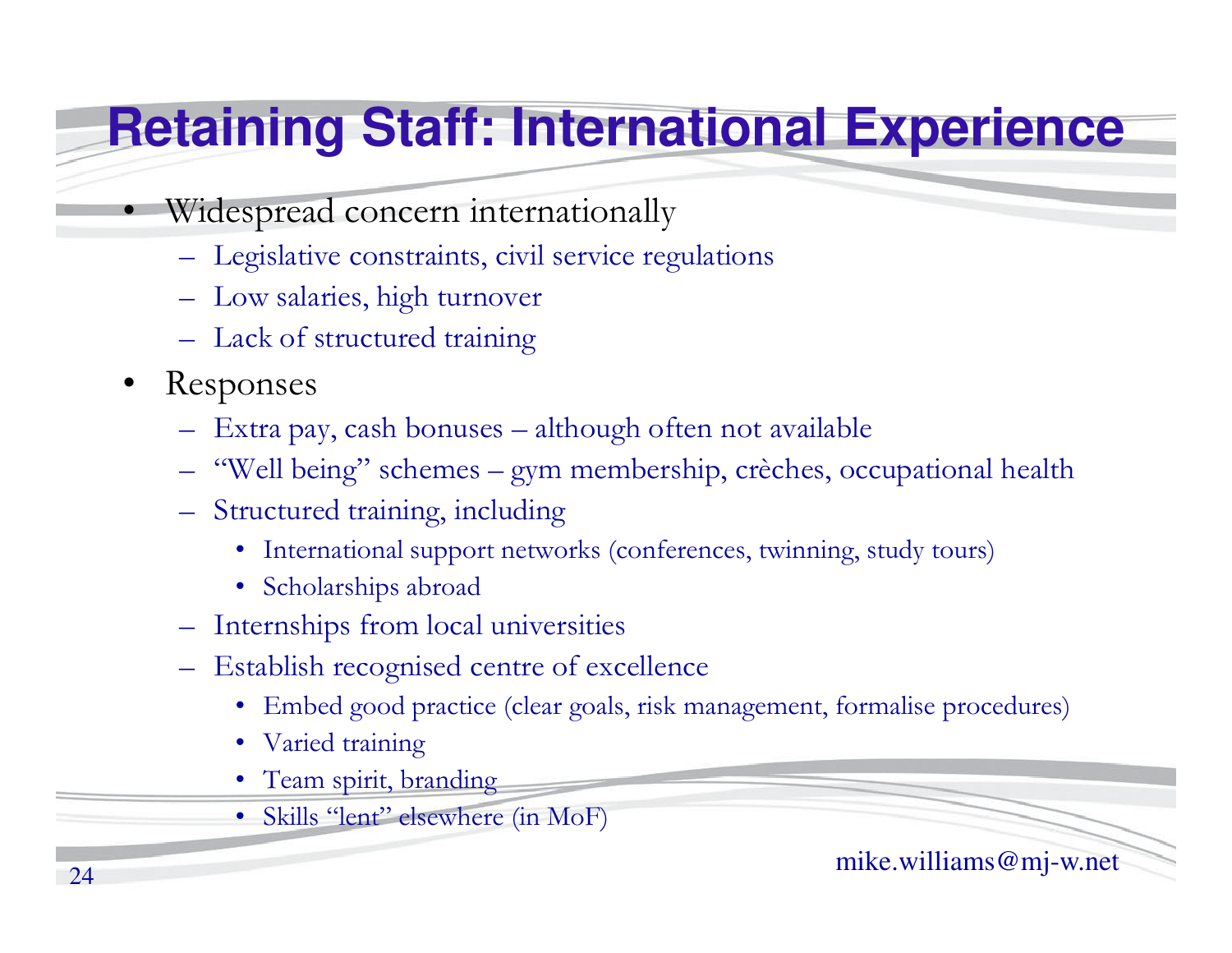# **Some Lessons from the UK**

- Establish respective roles and responsibilities (in relation to rest of Treasury / MoF, Central Bank etc) and publish them
	- $-$  40122 TH2 BU2114F HIRS WILD TH2 WIBISTY OF PHYMC2 THE REDIC TO agree the internal rules with the Ministry of Finance, inc the scope for managerial freedom, via delegations
- • Manage stakeholders (Ministers, market, Central Bank, Parliament)
- •Involve staff

•

- $\mathcal{L}_{\mathcal{A}}$ Horizontal mechanisms
- $\mathcal{L}_{\mathcal{A}}$ Branding
- • Signal what matters
	- $\mathcal{L}_{\mathcal{A}}$ Delivery
	- $\mathcal{L}_{\mathcal{A}}$ Professionalism
	- Kiek managem Risk management, inc operational risk
	- –Business Planning
	- $\mathcal{L}_{\mathcal{A}}$ Effective internal "project management"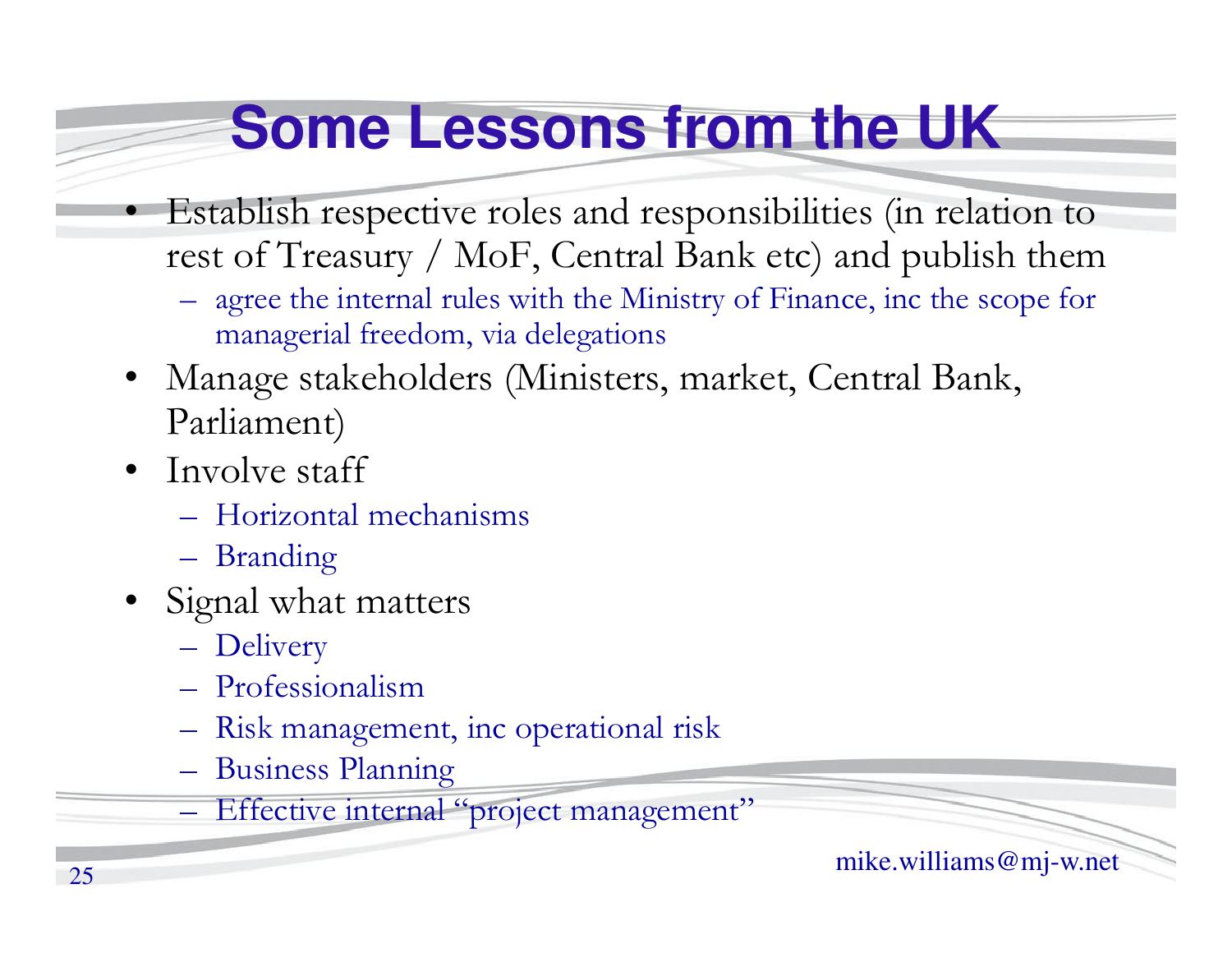## **What Goes Wrong - <sup>1</sup>**

- • Turf wars: lack of agreement between competing baronies
	- One example: ministry of planning, budget dept MoF, external<br>fragmental MoF, Treasury dept MoF, (and probably control finance dept MoF, Treasury dept MoF, (and probably central bank) all saw itself as core of new DMO
	- PDC often papering over cracks no desire for collaboration
	- Treasury may persist in setting up separate front office for cash management –unless integrated
- $\bullet$  Semi-independent DMO stretches governance structures
	- Little MoF control, lack of accountability
	- DMO used as an excuse to pay high salaries
	- DMO seen as an end, rather than a means to an end business<br>planning important. planning important
	- Germany joint CEOs from private and public sector did not solve problems